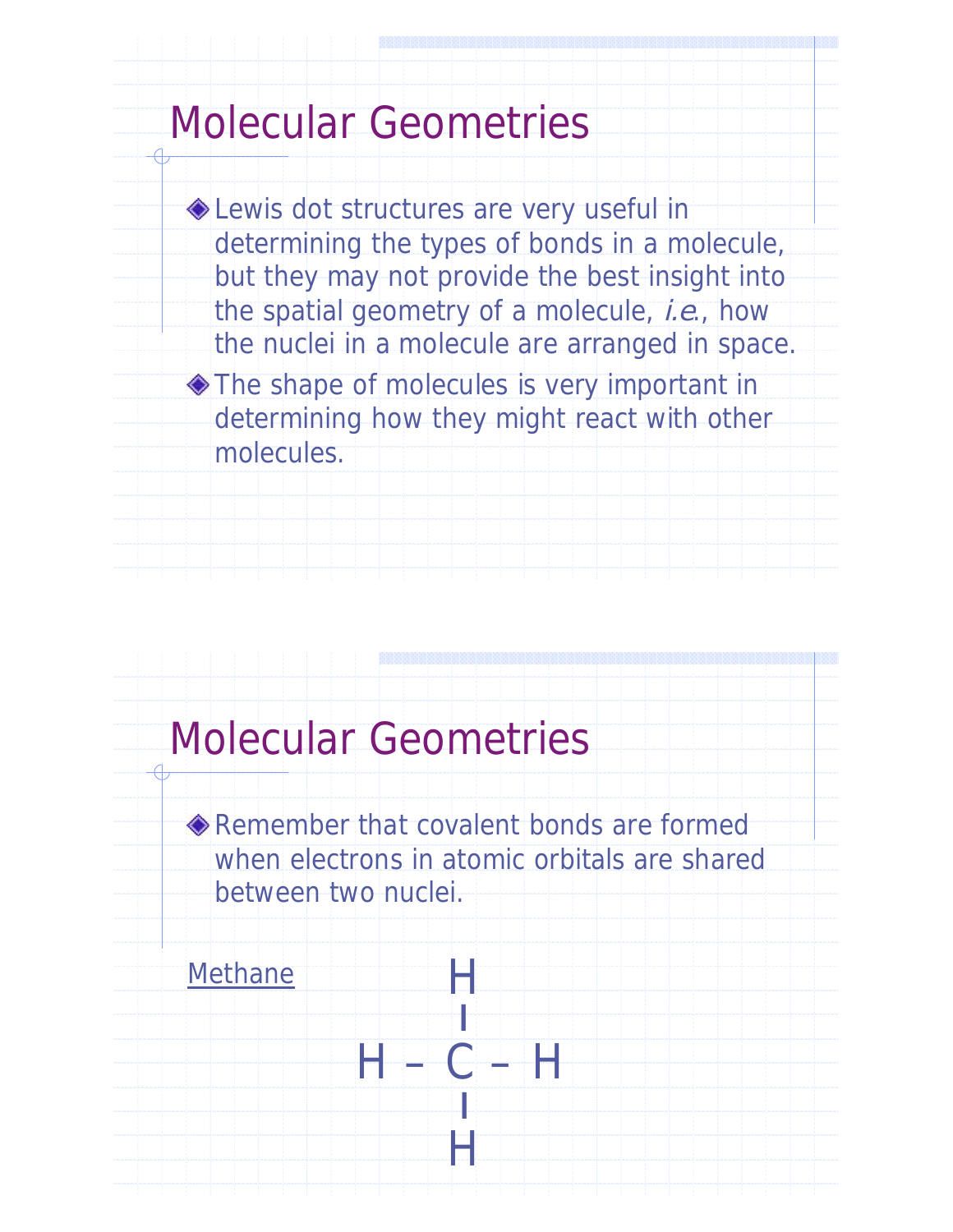

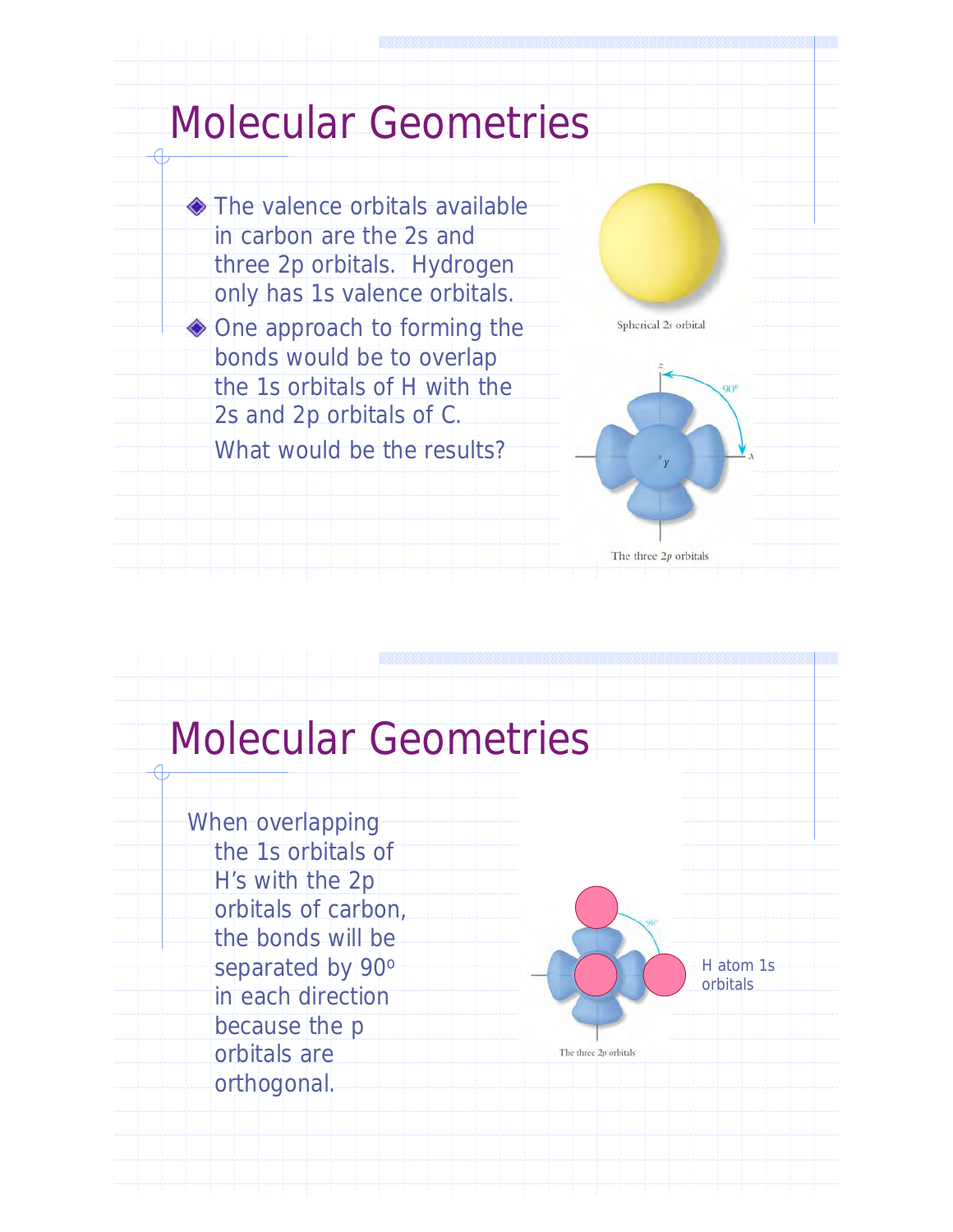

### Molecular Geometries

 $\blacklozenge$  The result of this approach for CH<sub>4</sub> would be a molecule in which three of the bonds were orthogonal to each other (separated by 90°) and the fourth bond could point in any direction.

 $\blacklozenge$  The true geometry of CH<sub>4</sub> is tetrahedral—each C-H bond is separated by 109.5° from the adjacent bonds.

Behind the plane

In front of the plane of the page.

of the page.

In the plane

of the pag

 $(d)$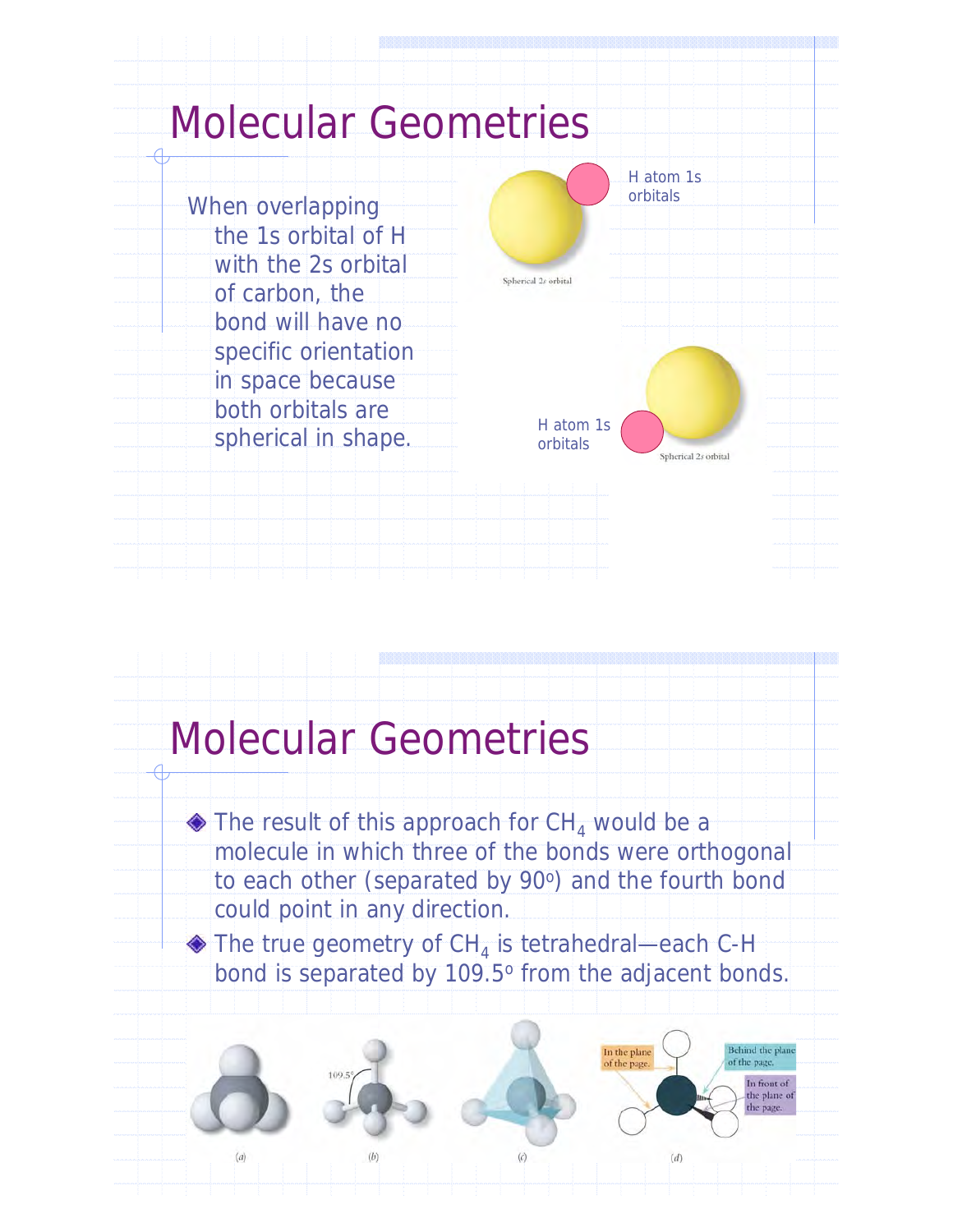### Molecular Orbitals

When atomic orbitals overlap to create a covalent bond, the result is the formation of molecular orbitals.

Molecular orbitals define the region of space most likely to contain bonding electrons—MO's are drawn as 90% electron density contours just as AO's are drawn 90% electron density contours in atoms.

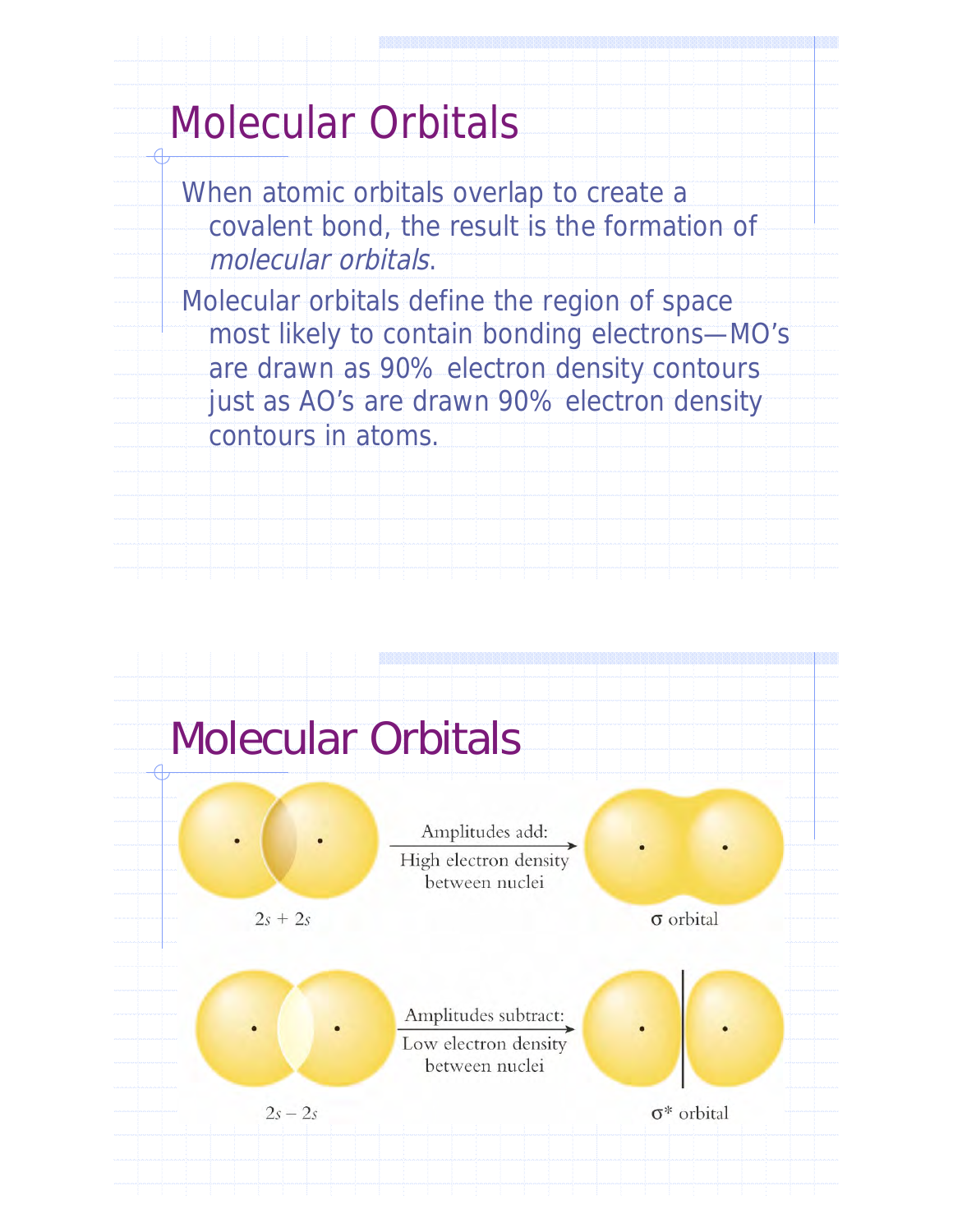

### VSEPR Principle

 -One way to explain the symmetric geometry of methane is with the VSEPR Principle—valence shell electron pair repulsion. -VSEPR says that electrons pairs, either in bonds or as unshared electron pairs, want to get as far away from each other as possible because of the electrostatic repulsion of the negative electrical charges. -The tetrahedral structure of methane optimizes to distant between electron pairs.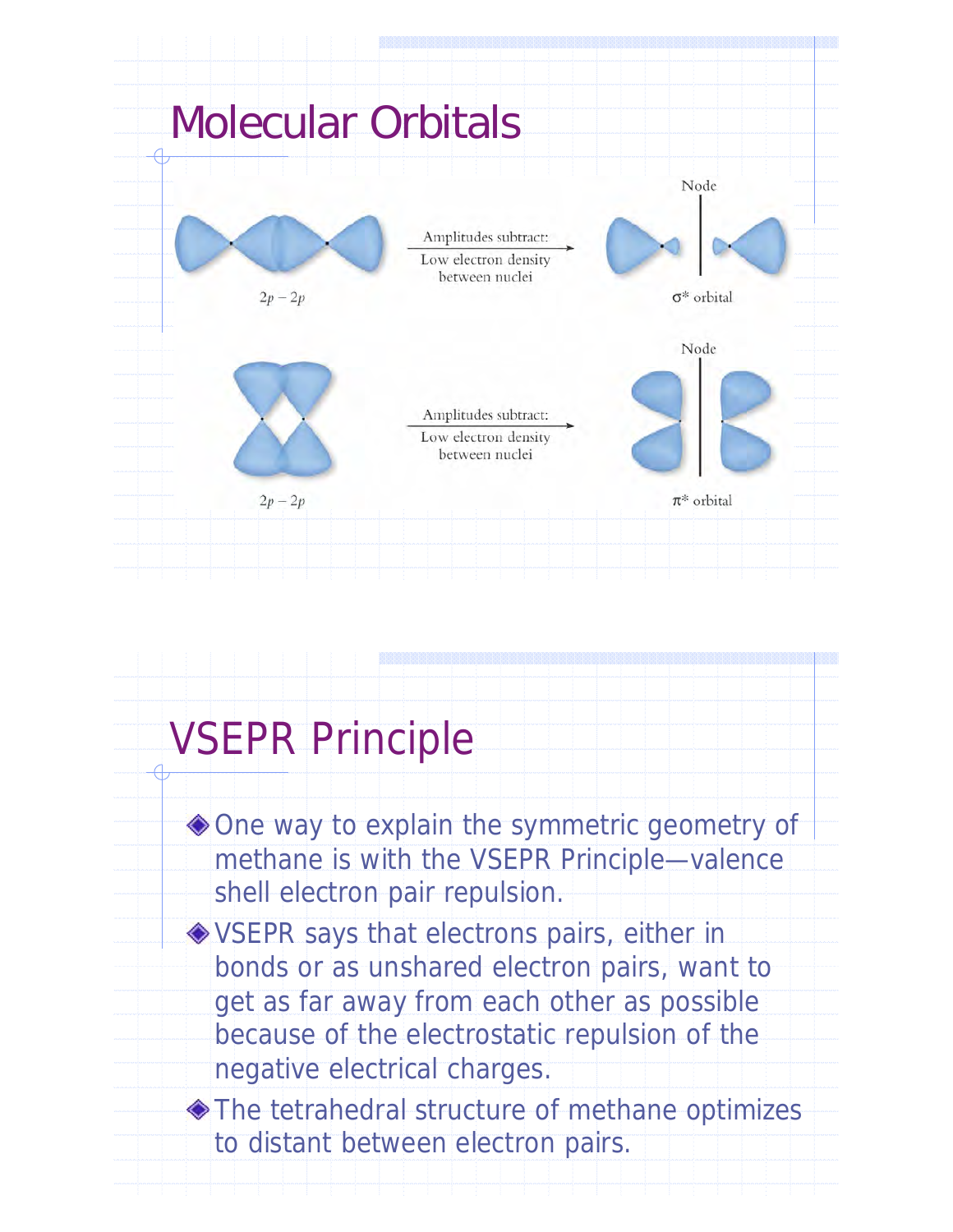### VSEPR Principle

O

 $: 0:$ 

Example: Formaldehyde,  $CH<sub>2</sub>O$ ·

 $H - C - H$ <u>، می</u> ·  $\cdot$  .  $\Rightarrow$ H-C-H  $: 0:$ 

The central carbon atom in formaldehyde has three sets of valence shell electron pairs—the two single C-H bonds and the  $C=O$  double bond.

VSEPR theory predicts that the angle between these bonds will be 120<sup>o</sup> because that will maximize the distance between valence electron pairs.

### Hybridization

 -When atomic orbitals overlap to form covalent bonds, the energy of the system may be lowered by combining different types of atomic orbitals (i.e., s, p, or d) into hybrid orbitals, in which the characteristics of the atomic orbitals are mixed to form the hybrid orbitals.

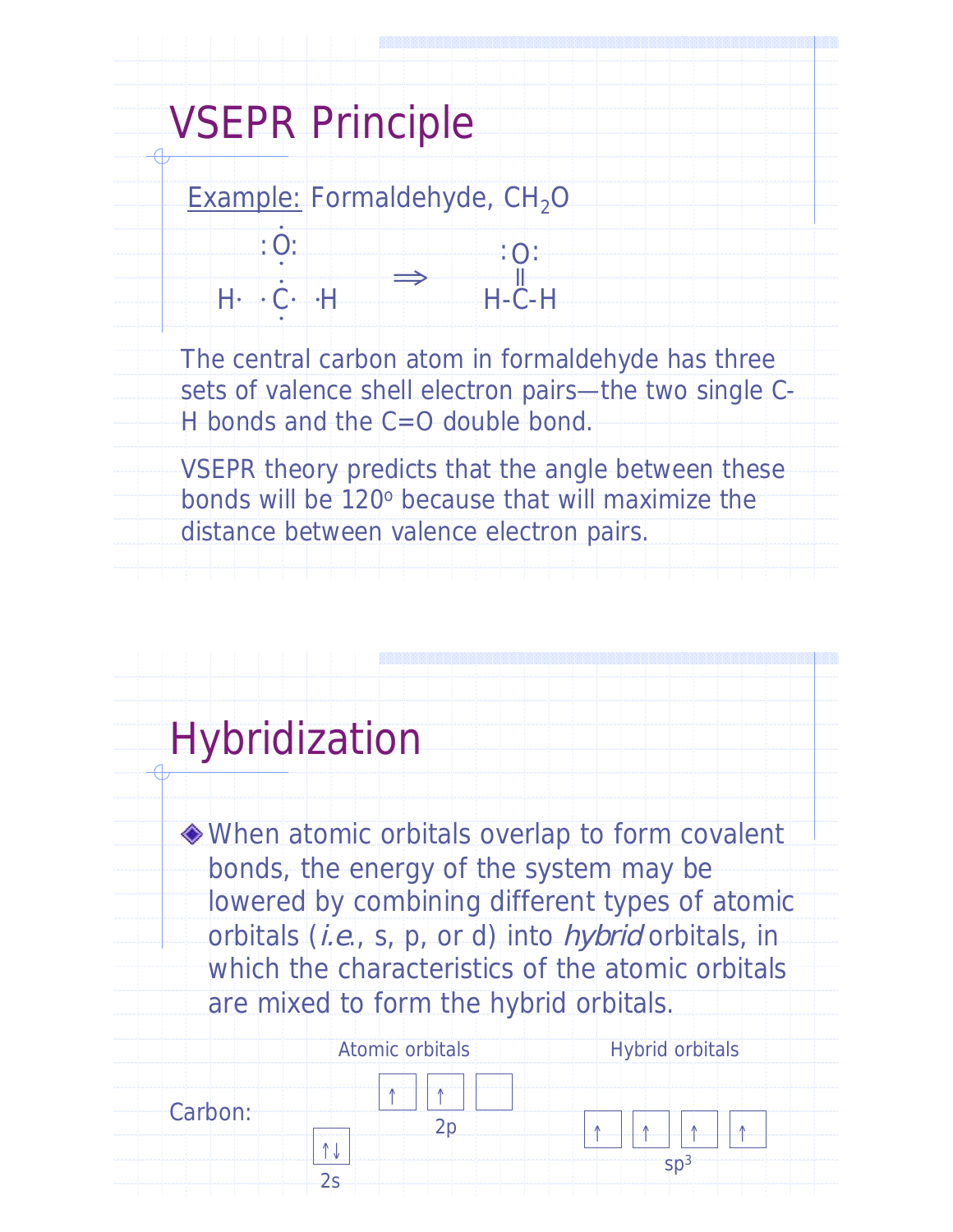# sp<sup>3</sup> Hybridization -There are different type of hybrid orbitals: sp3: combination of one s orbital with three p orbitals—results in a tetrahedral geometry. This is the type of hybrid orbital found in methane, ethane, and other alkanes, water, etc.  $\begin{array}{ccccccccccccccccc} \hline \multicolumn{3}{c|}{\textbf{1} & \textbf{1} & \textbf{1} & \textbf{1} & \textbf{1} & \textbf{1} & \textbf{1} & \textbf{1} & \textbf{1} & \textbf{1} & \textbf{1} & \textbf{1} & \textbf{1} & \textbf{1} & \textbf{1} & \textbf{1} & \textbf{1} & \textbf{1} & \textbf{1} & \textbf{1} & \textbf{1} & \textbf{1} & \textbf{1} & \textbf{1} & \textbf{1} & \textbf{1} & \textbf{1} & \textbf{1} &$

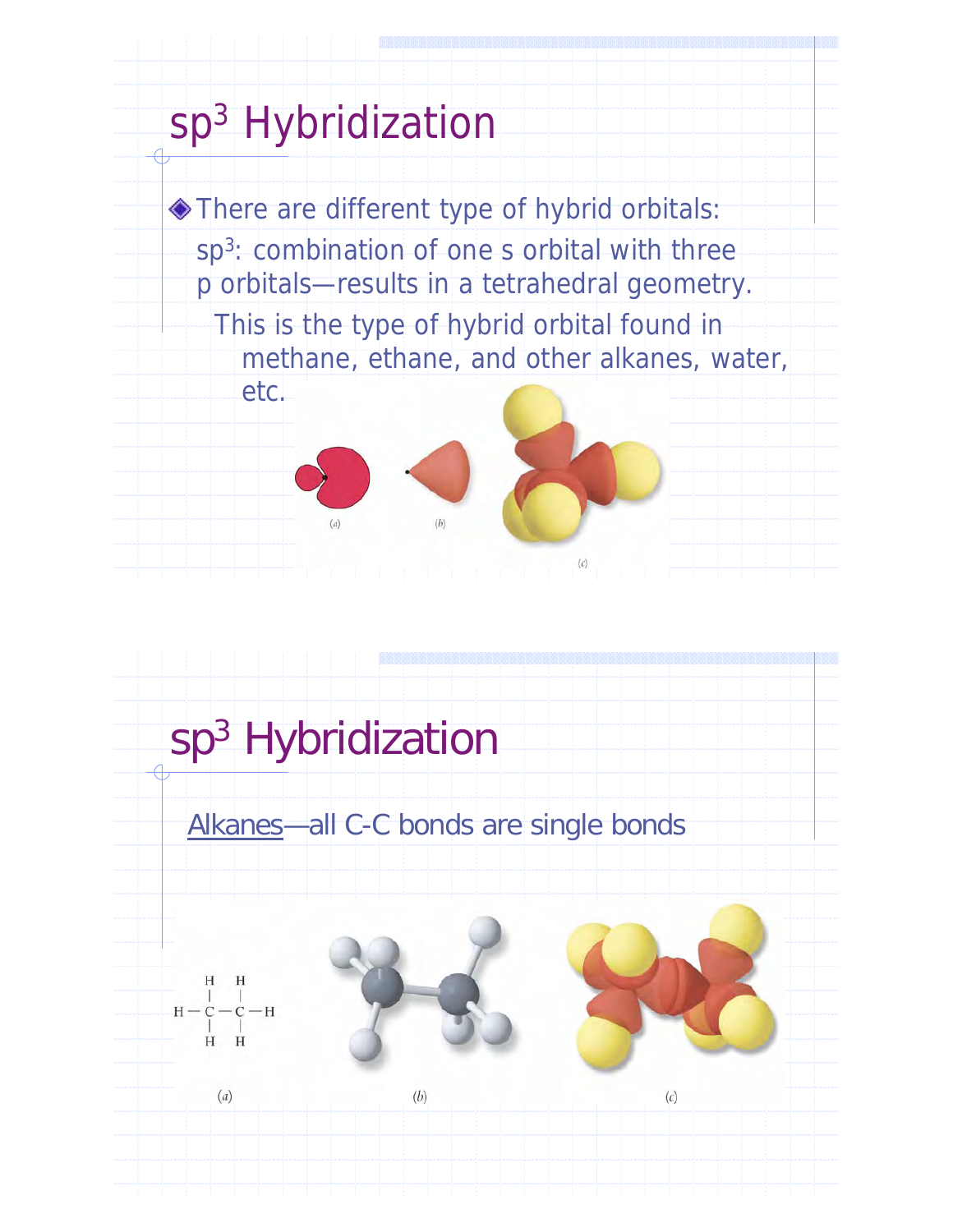

### sp<sup>2</sup> Hybridization

 $\bullet$  sp<sup>2</sup> hybridization: combination of one s orbital and two p orbitals—results in trigonal planar geometry in which each bond is in a plane separated by an angle of 120<sup>o</sup>.  $\blacklozenge$  Atoms with sp<sup>2</sup> hybridization maintain one regular p orbital sticking out of the plane of the hybrid orbitals.

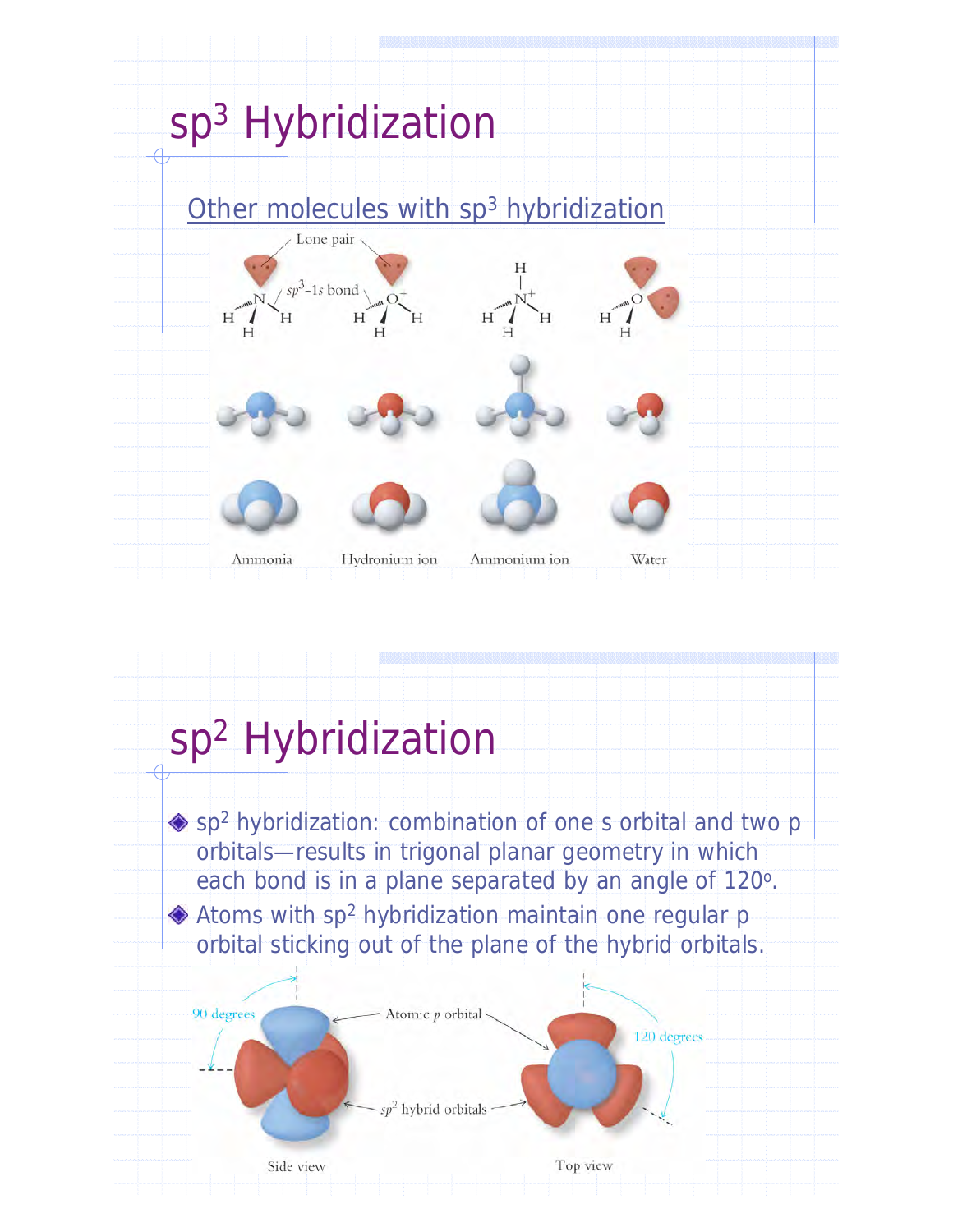

### sp<sup>2</sup> Hybridization

 $C = C$ 

H H

H H

 $\blacklozenge$  In ethylene, a  $\sigma$  bond along the internuclear axis is formed by the overlap of one sp<sup>2</sup> hybrid orbital from each C atom. The atomic p orbitals from each C atom (each containing one electron) overlap to form a  $\pi$  bond above and below the internuclear axis. The result is a double bond.

ethylene (ethene)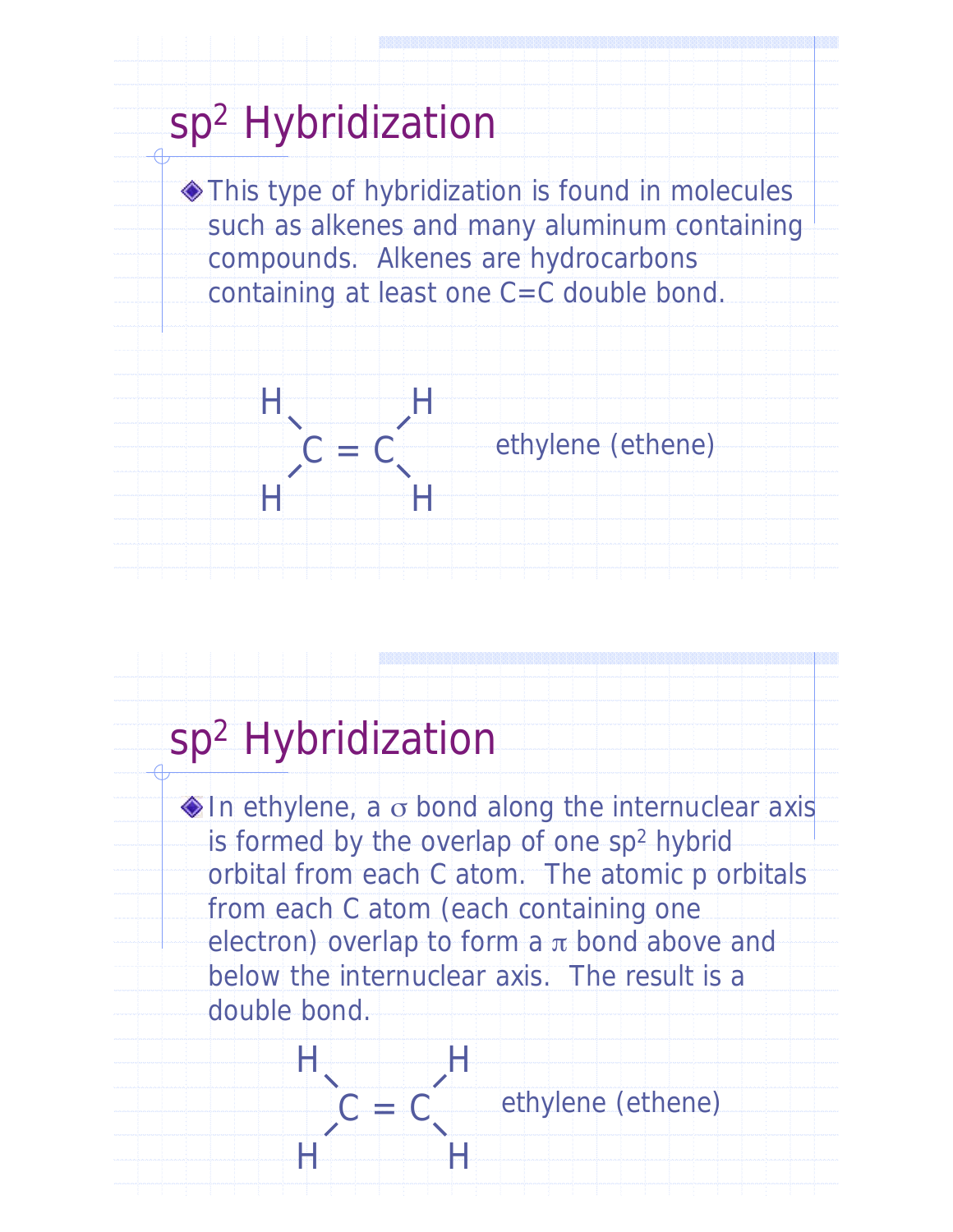

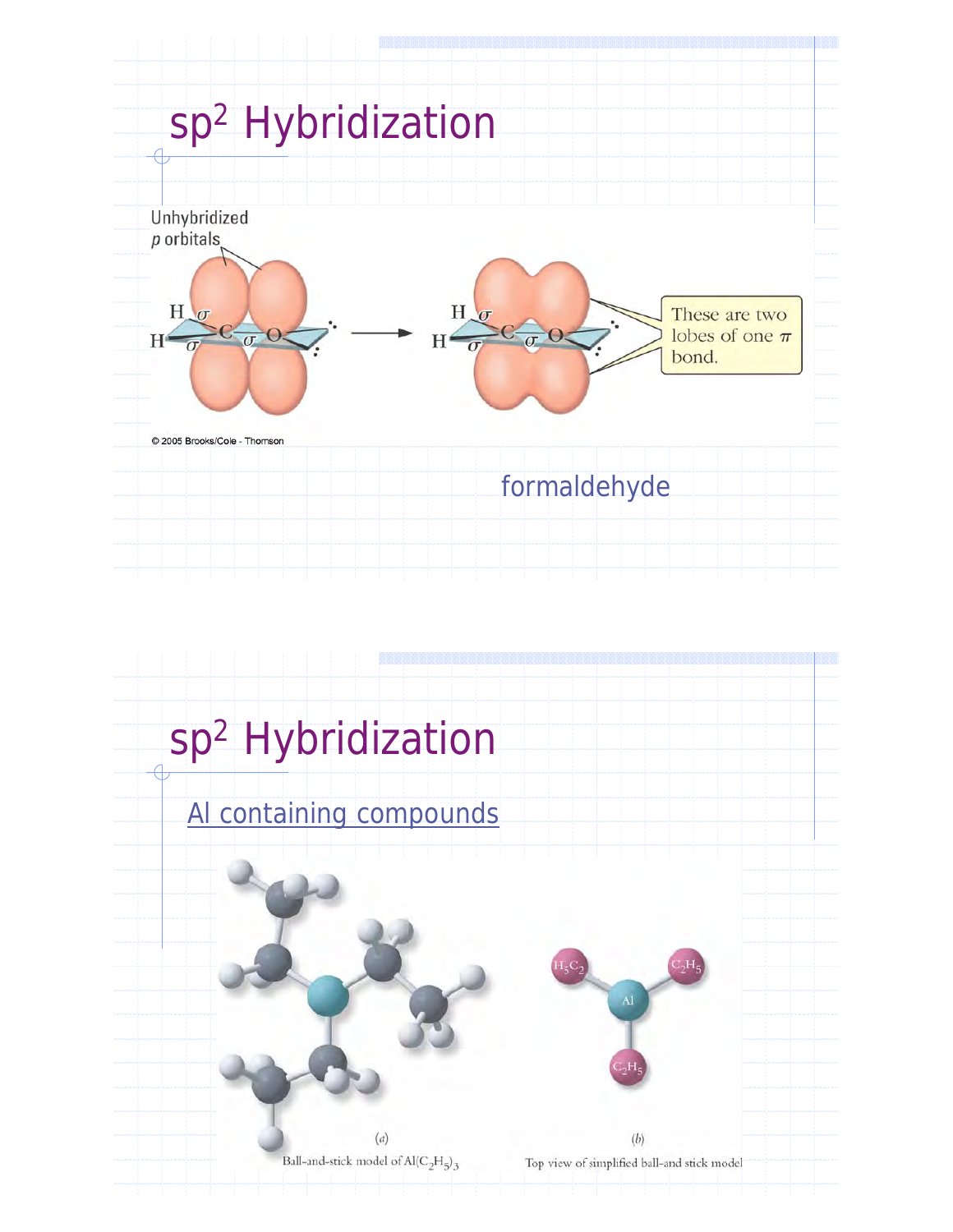

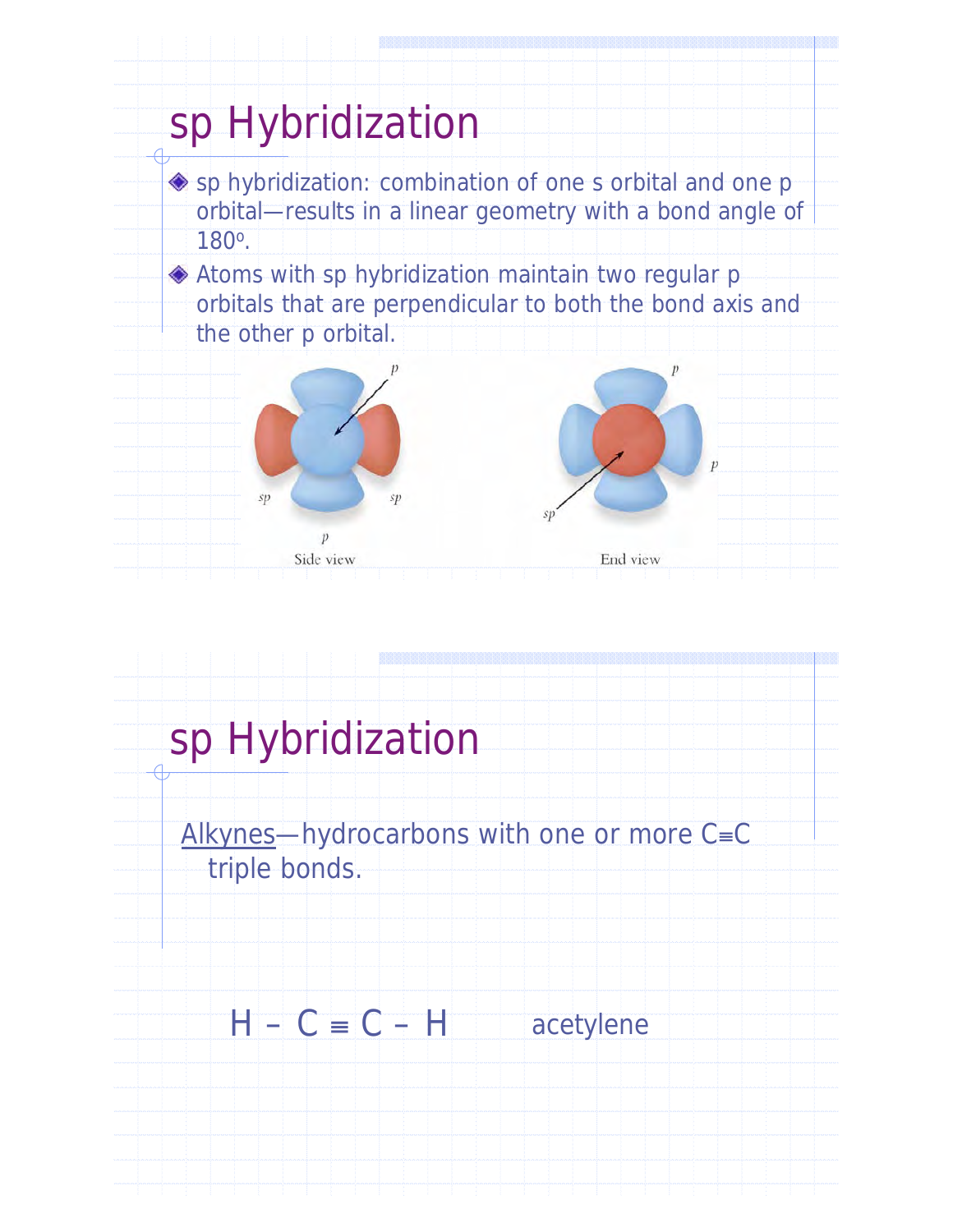### sp Hybridization

In acetylene, a  $\sigma$  bond is formed along the internuclear axis by the overlap of sp hybrid orbitals from each C atom. One p orbital containing one e- from each C atom overlap to form one  $\pi$  bond. The other p orbital from each C atom also overlap to form a second  $\pi$  bond. The overall result is a triple bond connecting the C atoms.



Hybridization involving d orbitals

◆ Once we get to the third row of the Periodic Table, the elements now have available d orbitals that may participate in bonding. Hybrid orbitals may be formed that involve these d orbitals and result in an overall lowering of the energy of the molecule.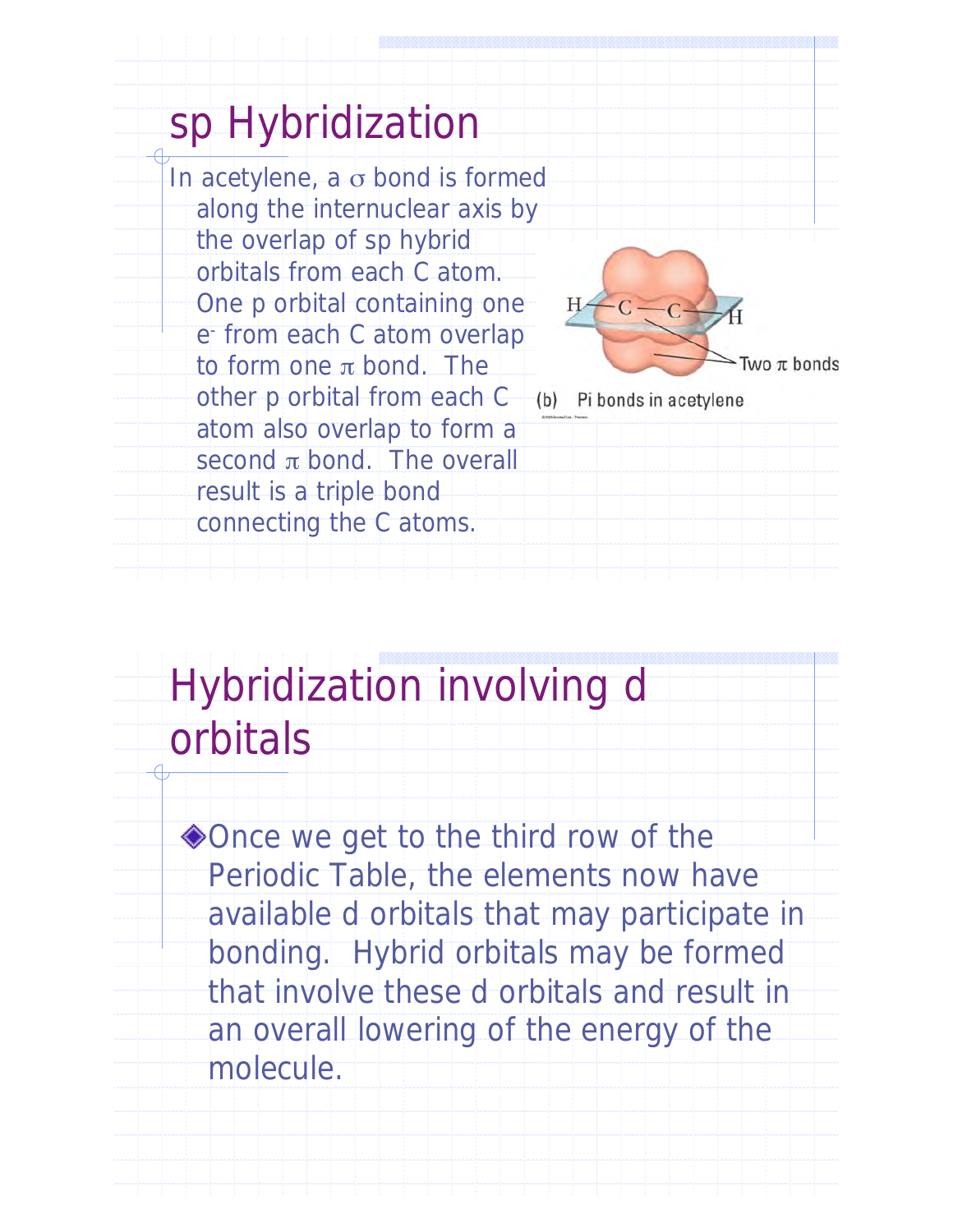

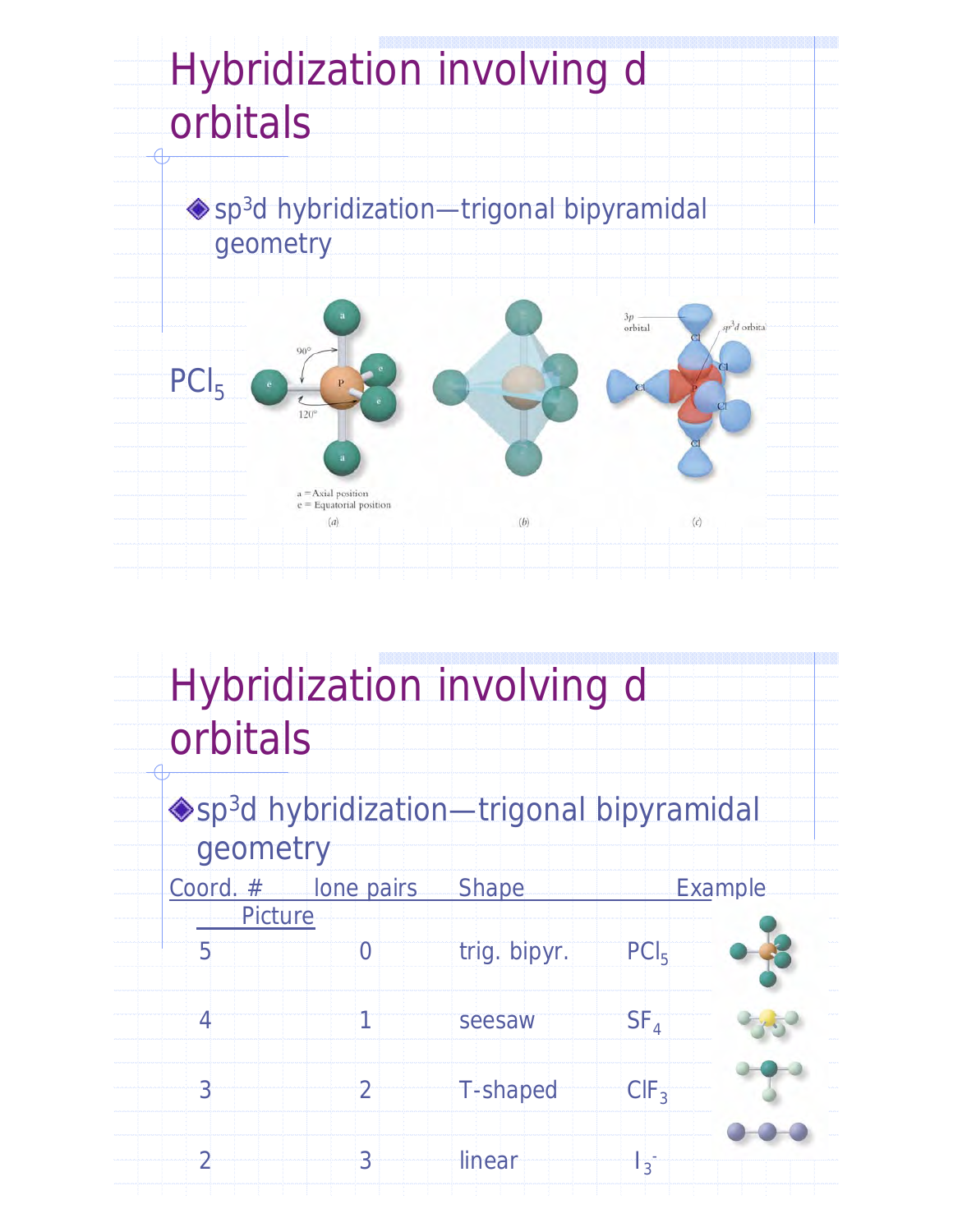

## Hybridization involving d orbitals

◆ sp<sup>3</sup>d<sup>2</sup> hybridization—octahedral geometry

| Coord. #       | lone pairs     | <b>Shape</b> | <b>Example</b>   | Picture |
|----------------|----------------|--------------|------------------|---------|
| 6              | $\overline{0}$ | octahedral   | SF <sub>6</sub>  |         |
| $\overline{5}$ |                | square pyr.  | CIF <sub>5</sub> |         |
| $\overline{4}$ | $\overline{2}$ | square plane | $XeF_{4}$        |         |
|                |                |              |                  |         |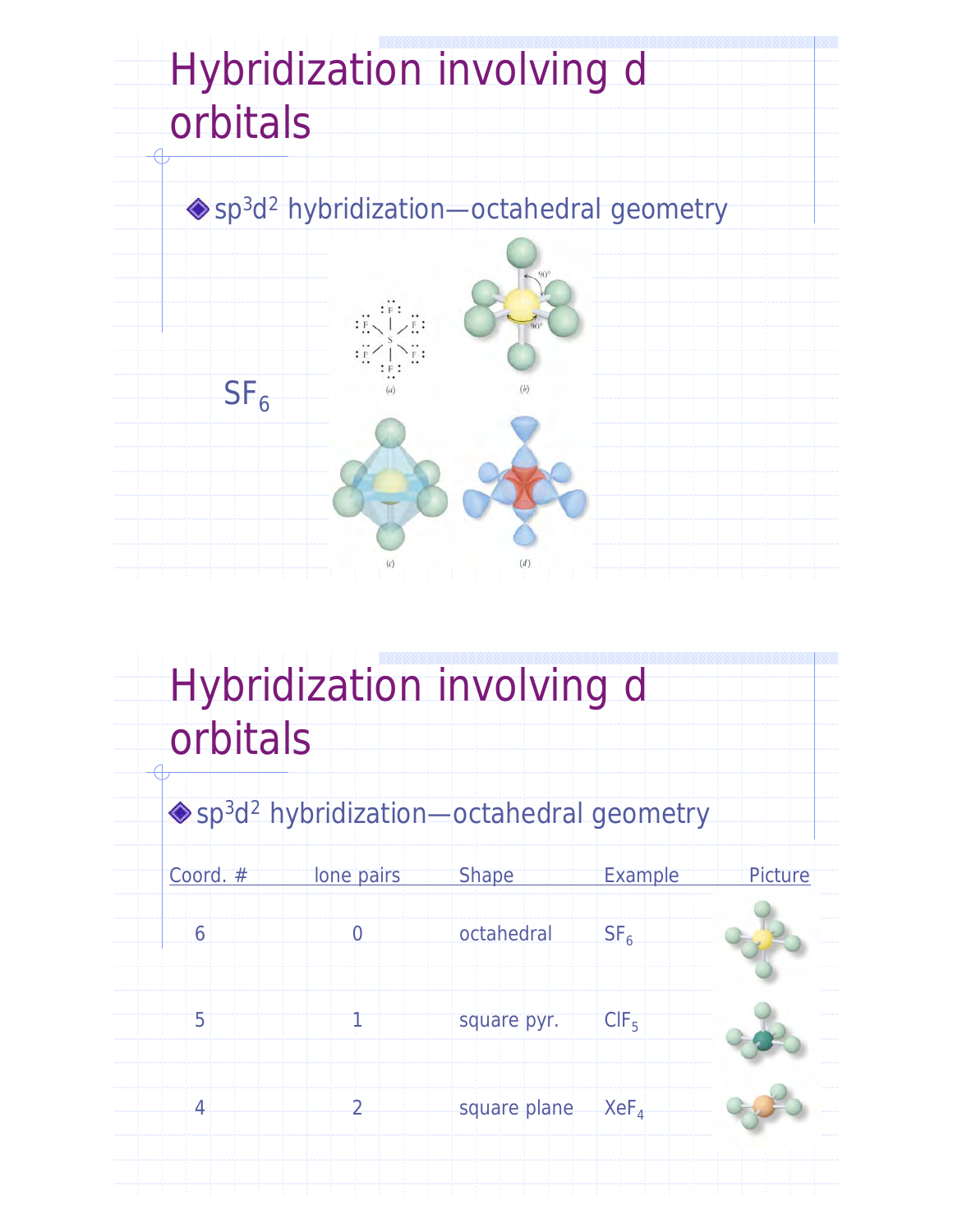| Summary of Hybridization |  |  |  |
|--------------------------|--|--|--|
|                          |  |  |  |

| Steric #             | Geometry        | Hybrid.           |                | Lone pairs Shape               |         |                |                            | $180^{\circ}$ 000 |  |  |
|----------------------|-----------------|-------------------|----------------|--------------------------------|---------|----------------|----------------------------|-------------------|--|--|
| $\overline{2}$       | linear.         | sp                |                | $\Omega$                       |         | linear         |                            |                   |  |  |
| $\overline{3}$       | trig. planar    |                   |                | Sp <sup>2</sup>                |         | $\mathbf 0$    | $120^{\circ}$<br>tric      |                   |  |  |
| planar               |                 |                   |                |                                |         |                | < 120°                     |                   |  |  |
|                      |                 |                   |                |                                | bent    |                | 109.5°                     |                   |  |  |
|                      | tetrahedron     | Sp <sup>3</sup>   |                | 0                              |         | tetrahedral    | $< 109.5^{\circ}$          |                   |  |  |
|                      |                 |                   |                |                                |         | trig. pyramid  | $< 109.5^{\circ}$          |                   |  |  |
|                      |                 |                   | $\overline{2}$ |                                | bent    |                | $120^{\circ}, 90^{\circ}$  |                   |  |  |
| $\overrightarrow{5}$ | trig. bipyramid | sp <sup>3</sup> d |                | $\overline{0}$                 |         |                | trig. bipyramid<120°, <90° |                   |  |  |
|                      |                 |                   | 1              |                                | seesaw  |                | $< 90^{\circ}$             |                   |  |  |
|                      |                 |                   | $\overline{2}$ |                                | T-shape |                | $180^\circ$                |                   |  |  |
|                      |                 |                   | $\overline{3}$ |                                | linear  |                | $90^\circ$                 |                   |  |  |
| 6                    | octahedron      |                   |                | sp <sup>3</sup> d <sup>2</sup> |         | $\Theta$       | < 90°                      |                   |  |  |
|                      | octahedral      |                   |                |                                |         |                | $90^\circ$                 |                   |  |  |
|                      |                 |                   | $\mathbf{1}$   |                                |         | square pyramid |                            |                   |  |  |
|                      |                 |                   | $\overline{2}$ |                                |         | square planar  |                            |                   |  |  |
|                      |                 |                   |                |                                |         |                |                            |                   |  |  |
|                      |                 |                   |                |                                |         |                |                            |                   |  |  |
|                      |                 |                   |                |                                |         |                |                            |                   |  |  |
|                      |                 |                   |                |                                |         |                |                            |                   |  |  |
|                      |                 |                   |                |                                |         |                |                            |                   |  |  |

po

|                  | <b>Intermolecular Forces</b> |                   |
|------------------|------------------------------|-------------------|
| Compound         | <b>Boiling point</b>         | <b>Molar mass</b> |
| He               | 4.2K                         | 4.0 g mol $^{-1}$ |
| $N_2$            | 77.4 K                       | 28.0 g mol-1      |
| Ar<br>$mol-1$    | 87.5 K                       | 39.9 g            |
| CH <sub>4</sub>  | 109.0 K                      | 16.0 g mol-1      |
| Xe               | 166.1 K                      | 131.3 g mol-1     |
| Br <sub>2</sub>  | 331.9 K                      | 159.8 g mol-1     |
| $ CC _4$         | 349.7 K                      | 153.8 g mol-1     |
| H <sub>2</sub> O | 373.2 K                      | 18.0 g mol-1      |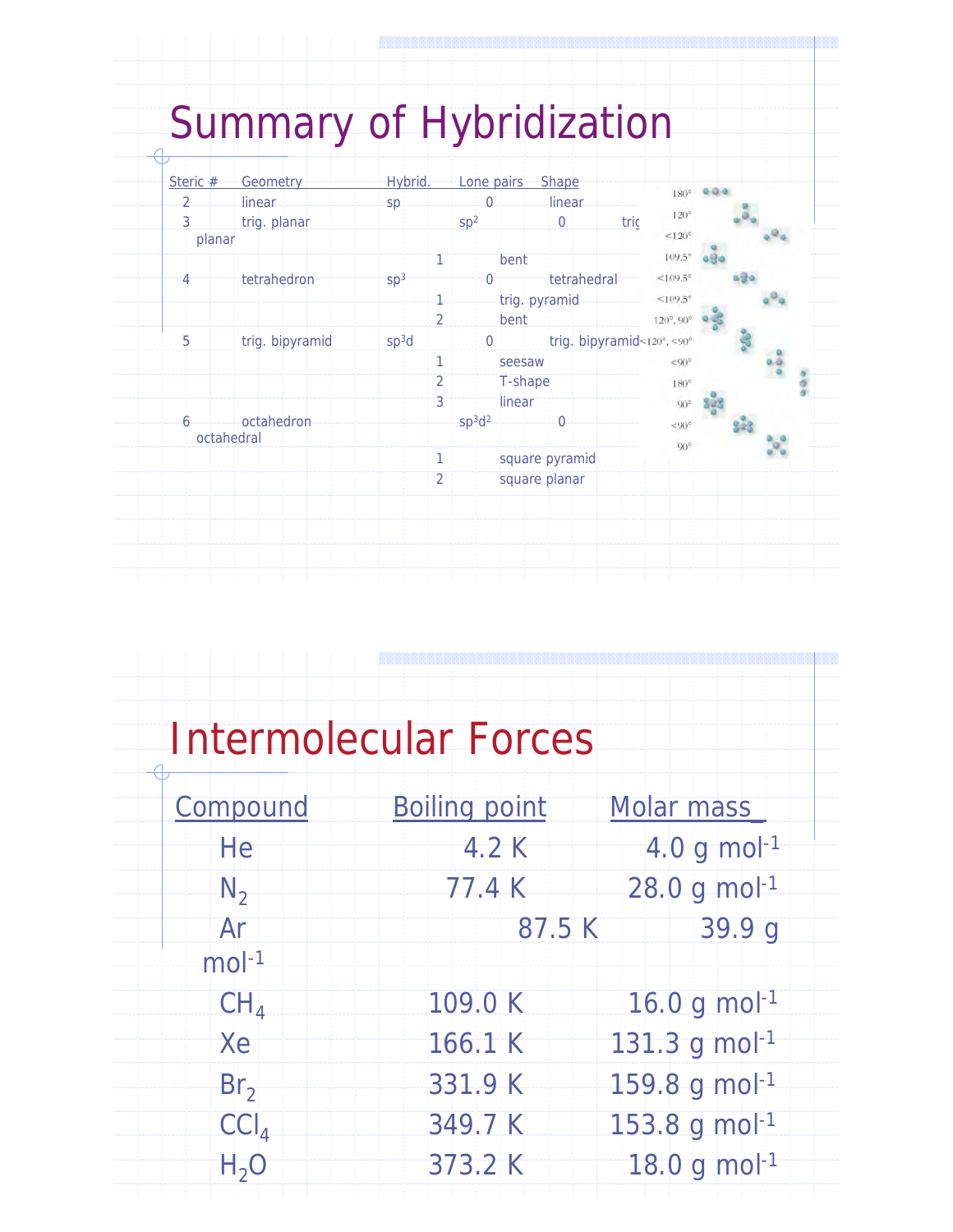### Intermolecular Forces

 $\bullet$  Why are the boiling points of Ar, CH<sub>4</sub>, and H<sub>2</sub>O so different?

 -Boiling (vaporization) is the transition from the liquid phase to the gas phase. For a liquid to boil, the molecules within the liquid must get enough energy to escape the forces holding the molecules in the liquid phase.

 -The boiling point of a liquid can be seen as a metric for the strength of the forces holding molecules together.

#### Intermolecular Forces

 $\blacklozenge$  One of the forces holding molecules in liquid form is gravity. The force of gravity depends on the mass of the object—the heavier the object, the harder it is to overcome the pull of gravity.  $\bullet$  Considering only this argument for Ar, CH<sub>4</sub>, and  $H_2O$ , CH<sub>4</sub> should have the lowest boiling point and Ar the highest, with the boiling point of  $H_2O$ closer to that of  $CH<sub>4</sub>$  since they have similar masses.

|                  | 87.5K   | $-39.9$ g mol $^{-1}$    |  |
|------------------|---------|--------------------------|--|
|                  | 109.0 K | 16.0 g mol <sup>-1</sup> |  |
| H <sub>3</sub> O | 373.2 K | 18.0 g mol <sup>-1</sup> |  |
|                  |         |                          |  |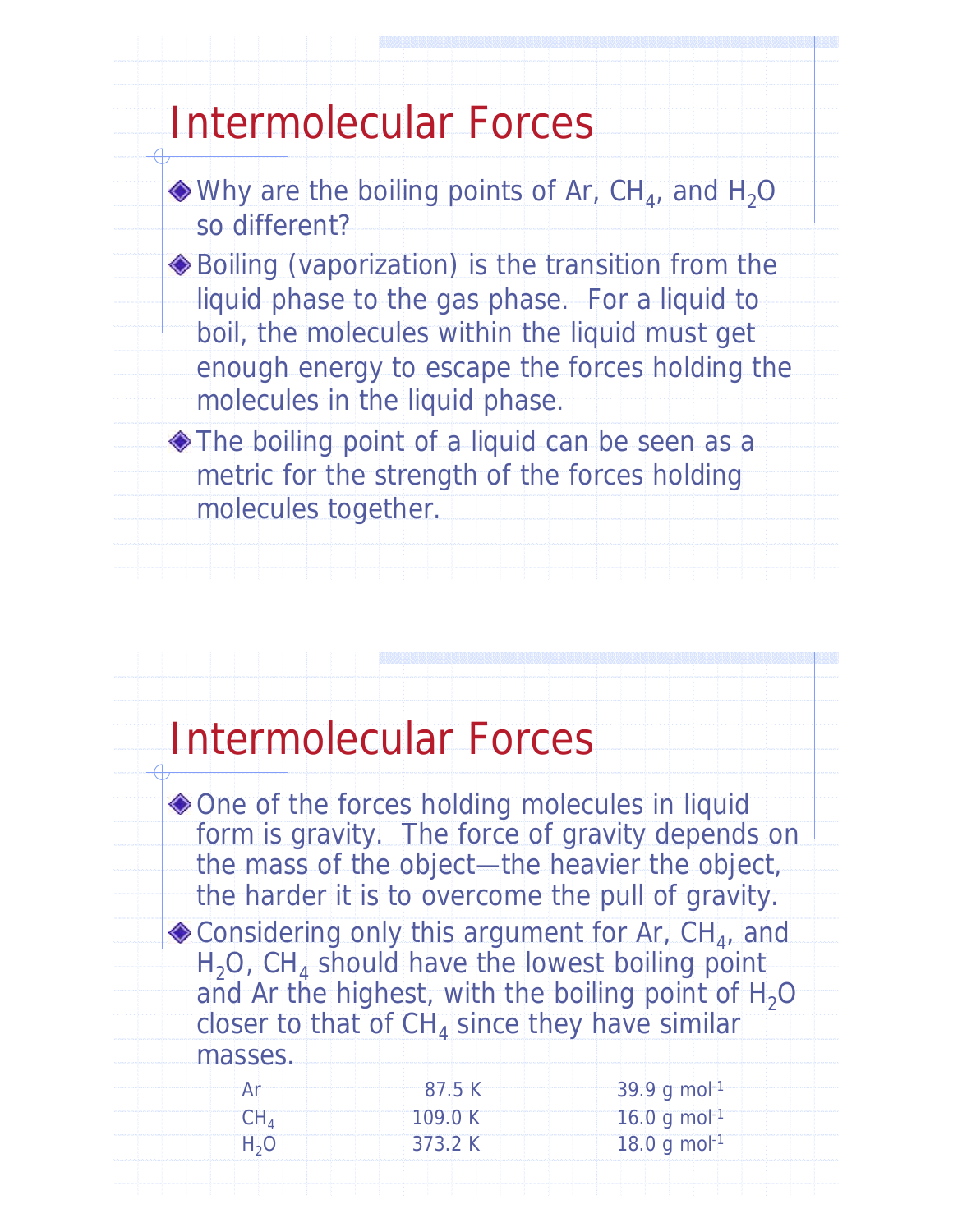### Intermolecular Forces

 -The observed trend is very different—Ar has the lowest  $T_b$  (=87.5 K) followed by CH<sub>4</sub> (T<sub>b</sub>=109 K) and then  $H_2O$  (T<sub>b</sub>=373 K).

 $\bullet$  Additionally, the boiling points of CH<sub>4</sub> and H<sub>2</sub>O are very different—109 K vs 373 K, respectively.

 $\blacklozenge$  The explanation stems from the intermolecular attractive forces acting between molecules when they are in close proximity.

## Types of Intermolecular

### Forces

 -Dispersion forces: attraction between the electron cloud of one molecule and the positively charged nucleus of another molecule.

 -Dipolar forces: attraction between positively and negatively charge sides of polar molecules

 -Hydrogen bonding: attraction between lone pair electrons on electronegative atom of one molecule and hydrogen atoms in polar bonds of second molecule. H bonding is limited to molecules containing N, O, and F atoms.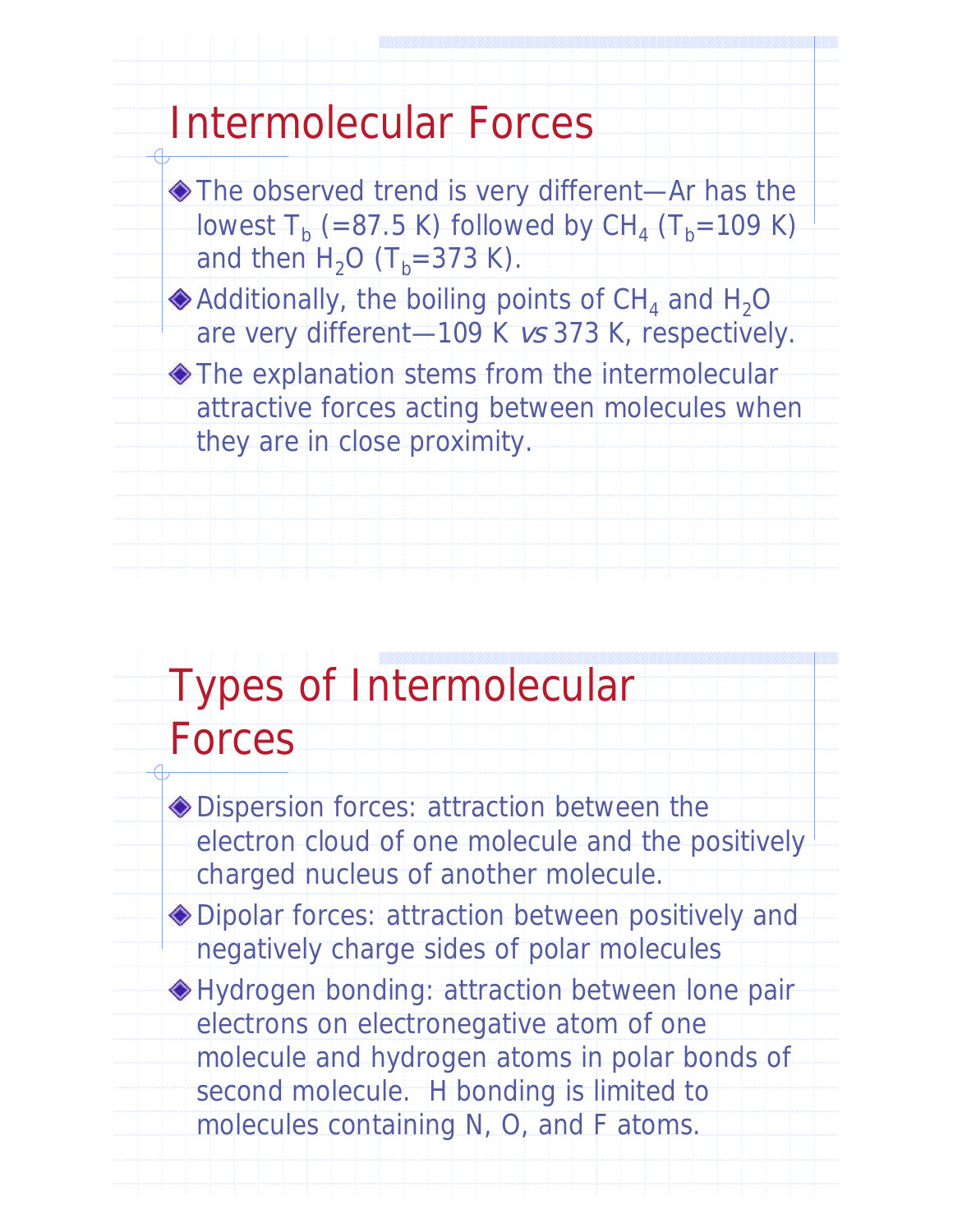#### Dispersion Forces -Dispersion forces: attraction between the electron cloud of one molecule and the positively charged nucleus of another molecule. This results in the creation of a transient dipole moment on both molecules, and the dipoledipole interaction helps pull the molecules together. - Distortion - Distortion Isolated molecule Neighboring molecule

### Dispersion Forces

 -The larger the electron cloud on an atom or molecule, the larger the dispersion forces. The van der Waals a constant for Nobel gases:

| Gas       | $a$ (L <sup>2</sup> atm mol <sup>-2</sup> ) | radius (pm) |
|-----------|---------------------------------------------|-------------|
| He        | 0.03412                                     | 31          |
| <b>Ne</b> | 0.2107                                      | 71          |
| Ar        | 1.345                                       | 98          |
| Kr        | 2.318                                       | 112         |
| Xe        | 4.194                                       | 131         |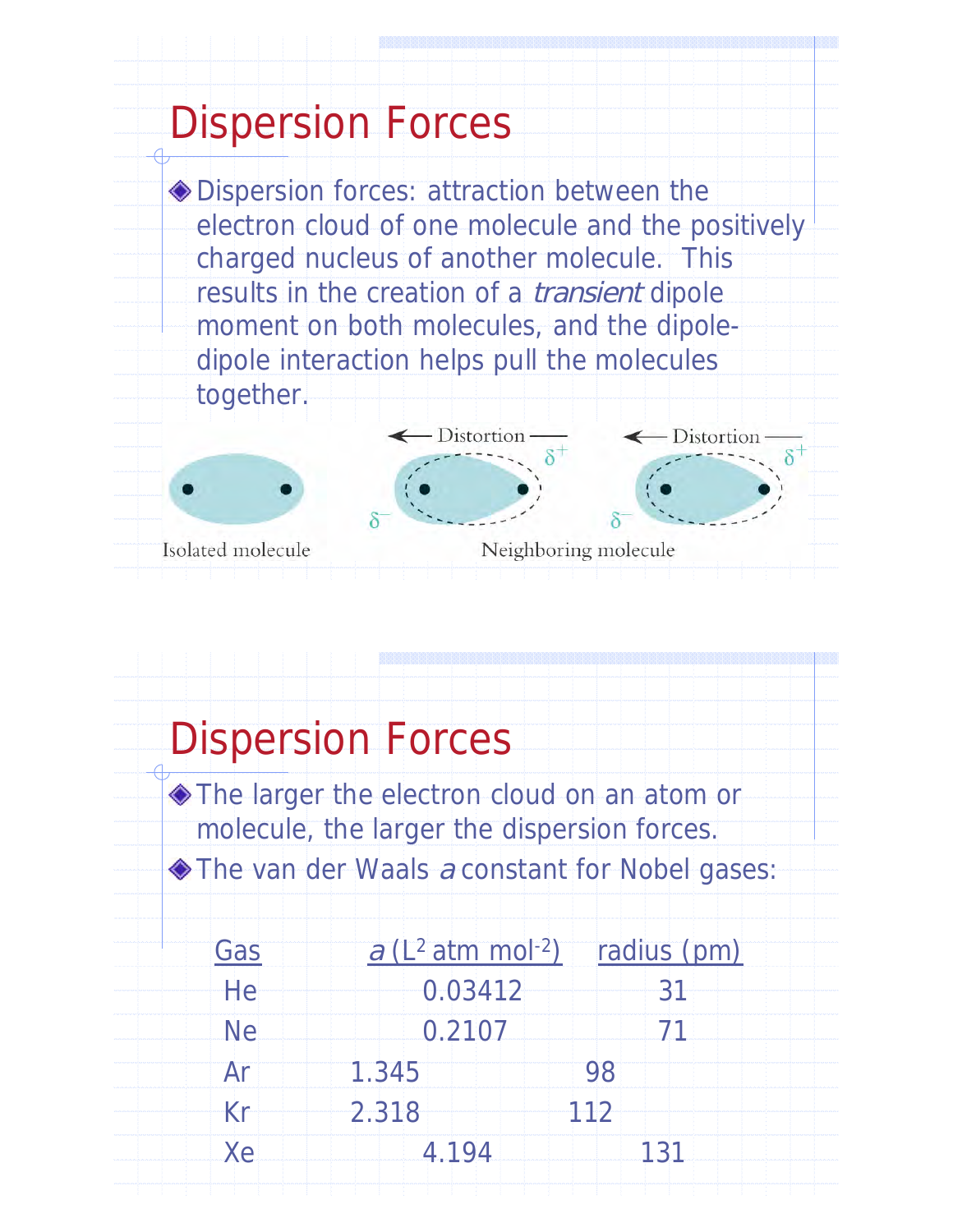

### Dipolar Forces

 -The electrostatic interaction between permanent dipole moments in polar molecules results in more attraction between neighboring molecules.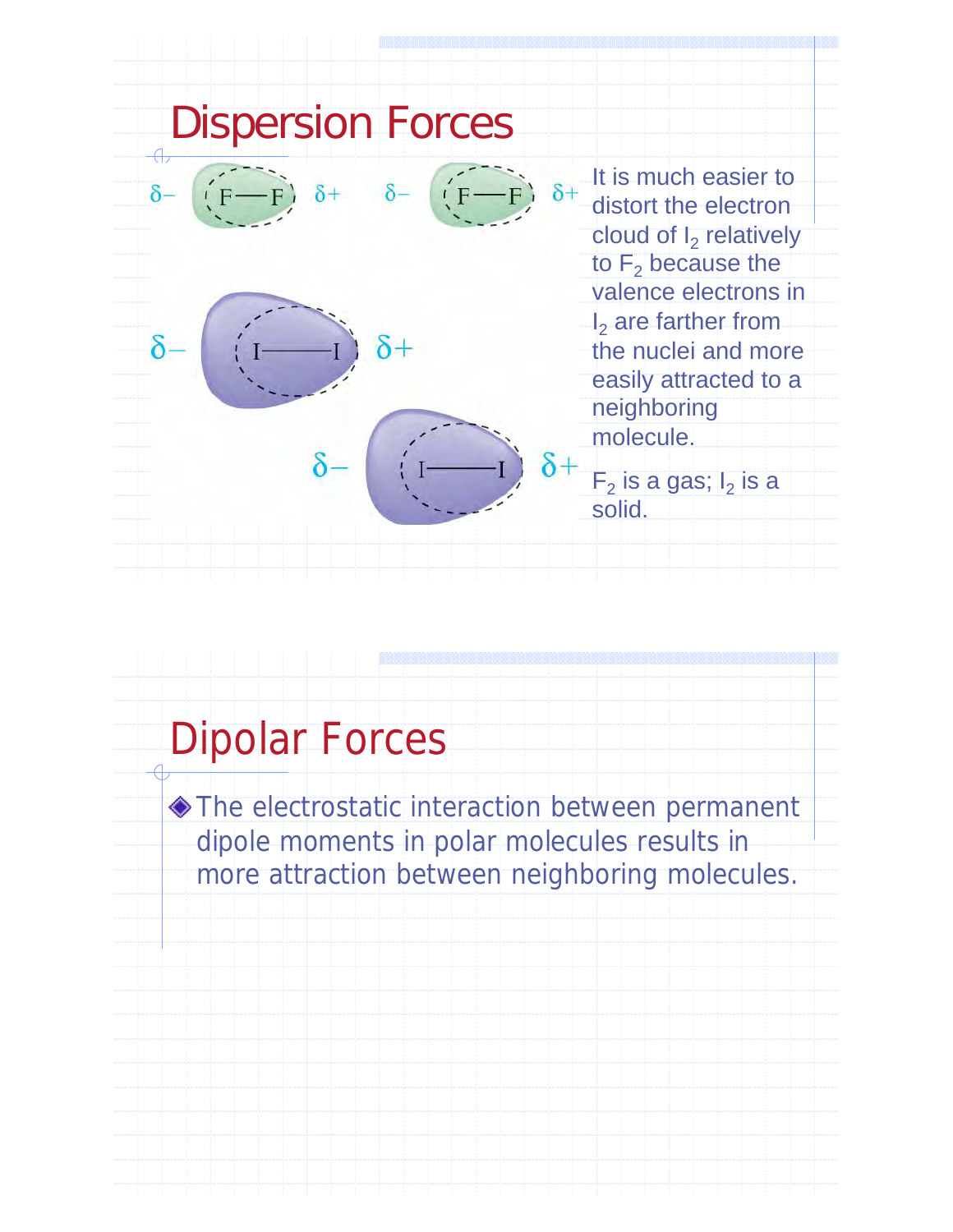### Dipolar Forces

Example:  $N_2$  vs CO Both species have  $\sim$  same molar mass: 28 g mol<sup>-1</sup>  $N<sub>2</sub>$  is non-polar; CO has an electronegativity difference of 1.0 resulting in a polar covalent molecule. melting point  $(N_2) = 63.3$  K

melting point  $(CO) = 74.2$  K

The difference is due to the polar nature of the CO bond.